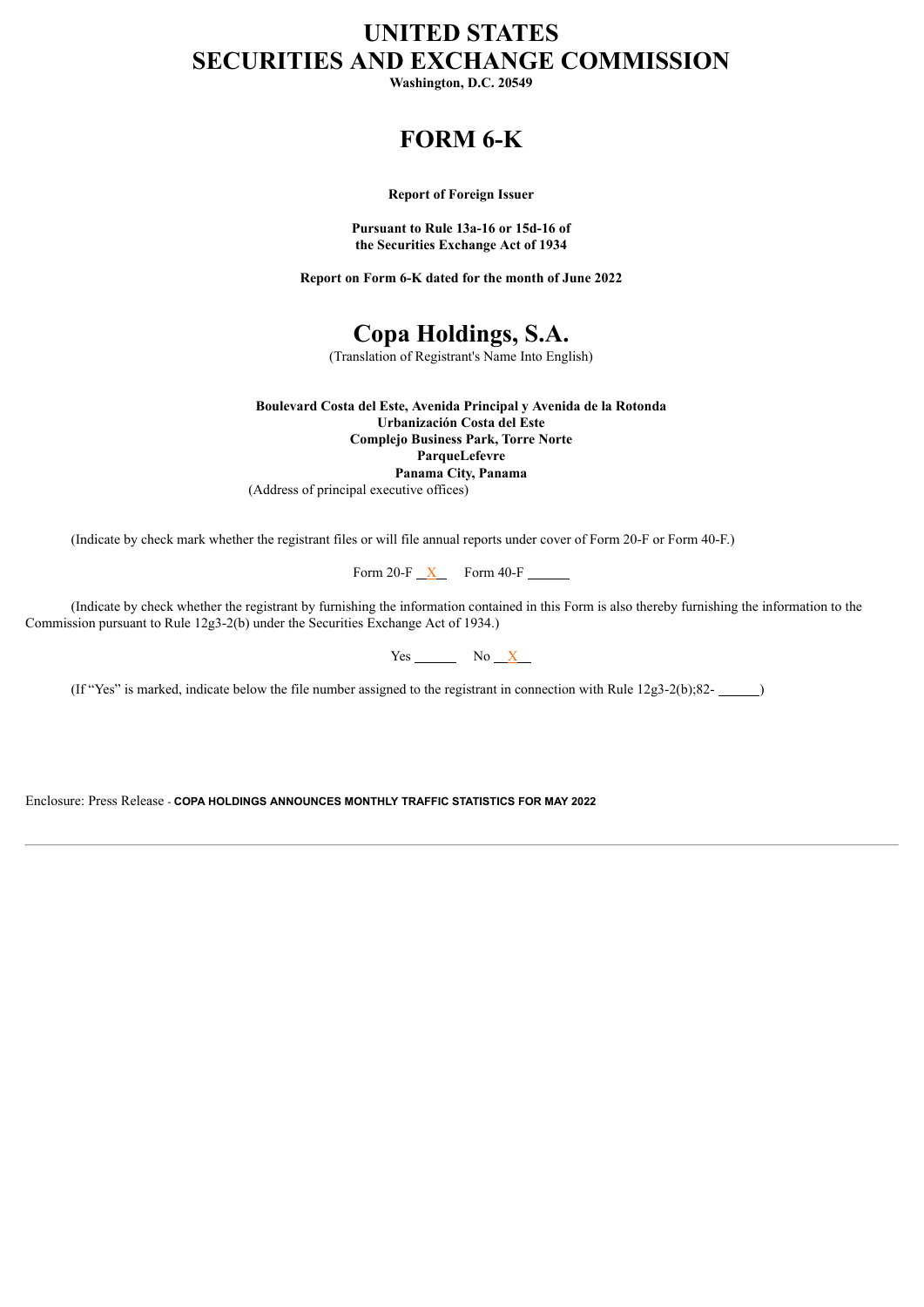## **SIGNATURES**

Pursuant to the requirements of the Securities Exchange Act of 1934, the registrant has duly caused this report to be signed on its behalf by the undersigned, hereunto duly authorized.

Date: 6/09/2022

Copa Holdings, S.A. (Registrant)

By: /s/ José Montero

Name: José Montero Title: CFO